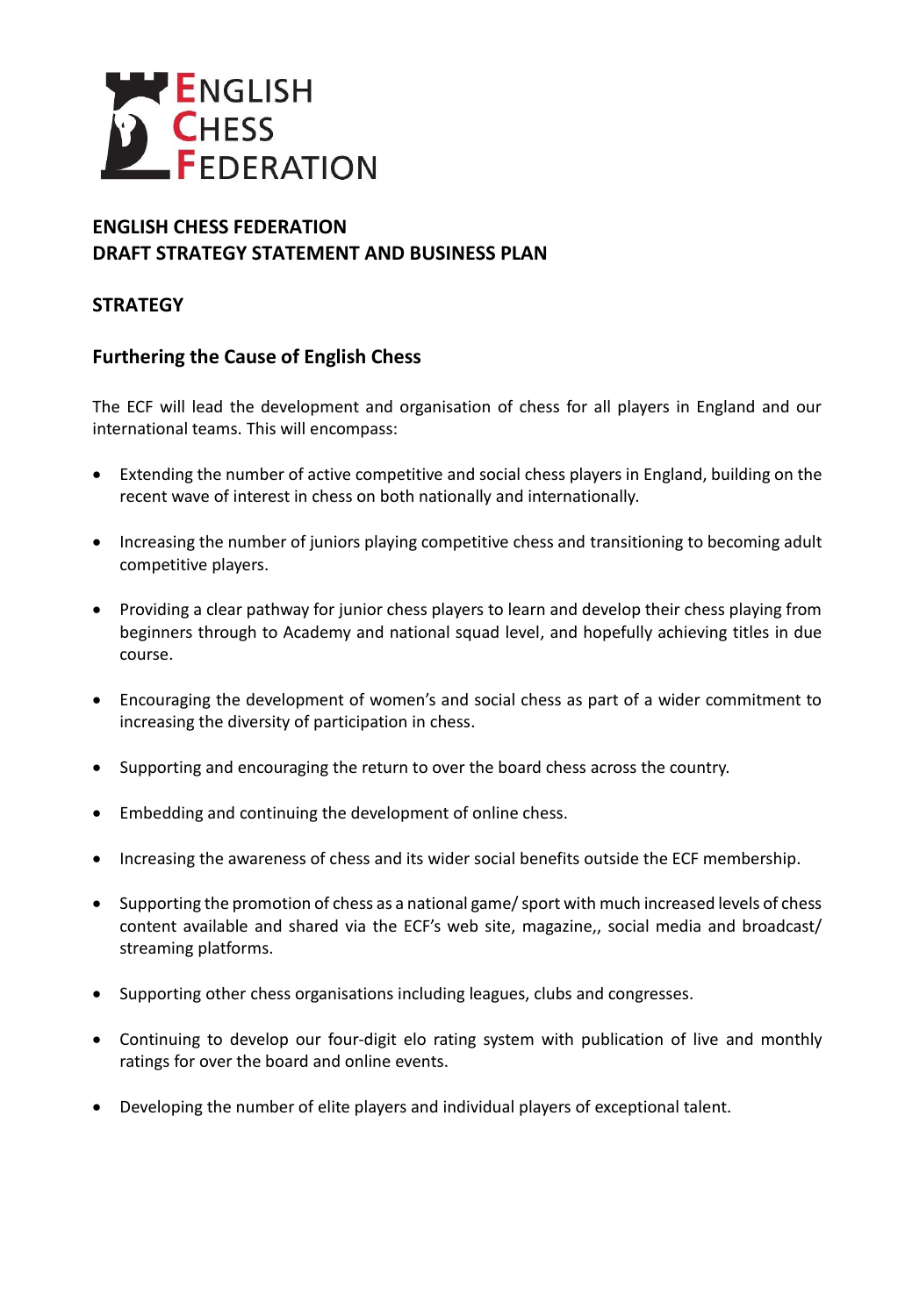### **Priority areas**

Our ambition is to increase participation in chess among women of all standards generally, and if possible to 15% of ECF membership (including ECF Supporters) within three years specifically, and to facilitate the transition from junior, to adult, to senior.

We have already begun, and we will continue to develop and refine, programmes to encourage participation among junior players and to help them achieve their potential.

We will establish a clear pathway for chess learning and development, including a national curriculum for chess, working closely with junior coaches across England and in collaboration with schools.

We will maintain, and improve, our support to English players taking part in international competitions, with the aspiration of re-establishing England as a force in the chess world.

We welcome the ongoing growth in online chess and the increasing level of participation amongst English players. We will continue to organise online events, providing a rating service and supporting online leagues and congresses.

At the same time we understand the central importance of over the board chess and the need to support a safe return to over the board congresses, leagues and events, and we will continue to provide support and advice to organisers until the Covid-19 situation resolves itself.

Our biggest asset is our membership. We will improve the attractiveness of membership through good communication and enhanced membership services and offerings for all forms of chess that make joining the ECF an attractive proposition independently of playing rated games. We recognise that the ECF needs to grow its membership and improve the attractiveness of the game in order to sustain a viable future. The Board will continue to focus on these targets.

We will work with member organisations to grow chess activity at all levels across England, focussing in particular on junior, women's and social chess.

We will keep the operation of the membership system under review, ensuring the system is well maintained, remains fit for purpose and provides additional benefits to members.

We will continue to provide support to chess organisers and we will organise and run a programme of national competitions, including the British Championships, the UK Open Blitz Championships, the County Championships, the Women's English Championships and our various ECF online club events and National Championships.

We will continue our work to increase the profile of chess in England via the ECF's website, social media platforms, monthly magazine and broadcast channels covering major over the board and online events and other forms of chess content.

Commercial sponsorship generates additional income that can help us to make extra investment in areas such as junior, women's and international chess. We will seek out new sponsorship opportunities and build on our relationship with existing sponsors, and support them to build their brands.

We will actively engage with other chess organisations in England and elsewhere to improve coordination, efficiency and knowledge-sharing across English chess.

We will develop a set of key performance indicators in order to monitor our progress against our objectives.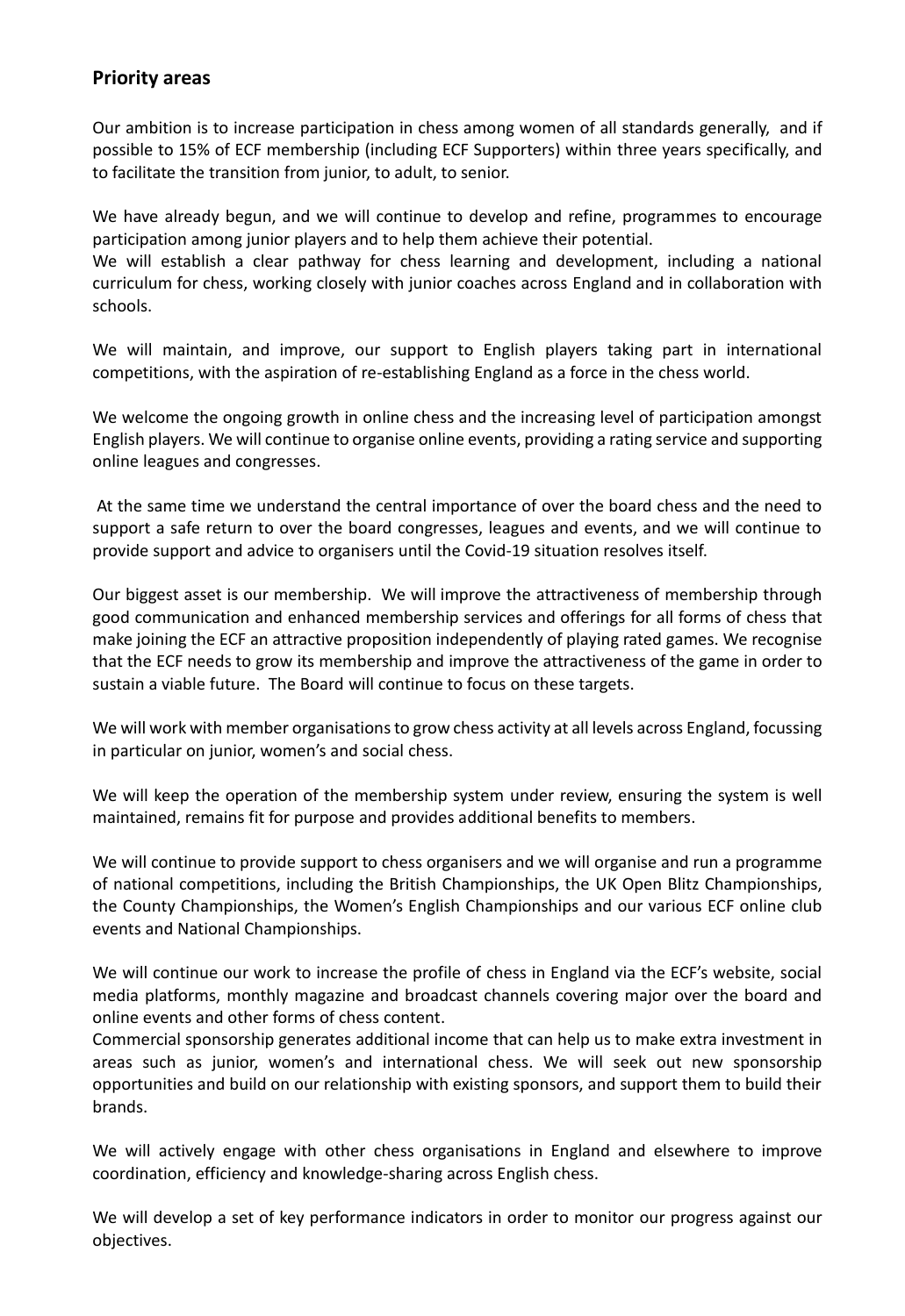# **Business Planning**

The Board will produce an annual business plan that will set out how we propose to deliver the priorities set out in this statement. As part of the business planning process we will refine our strategic intentions and financial planning in consultation with Council and in accordance with prevailing circumstances.

# **The Board**

Directors will work collegiately both within the Board and with other chess organisations. We will encourage a culture where we actively invite comment and feedback. We will ensure our governance processes and constitutional structure are effective and fit for purpose, and will develop a plan for achieving more effective Board operation.

# **Funding**

Our core activities will continue to be funded through membership fees. We will use sponsorship and donations/bequests to support strategic and developmental projects and initiatives, ensuring that sponsors' own objectives are addressed. We will avoid the use of external funding as a substitute for core activity funding. We will work closely with the Chess Trust and the John Robinson Youth Chess Trust in particular regarding funding for strategic and developmental projects and initiatives.

# **Office**

We are committed to maintaining the central functions of an ECF Office, whether physically or remotely. The Office endeavours to provide a high quality and efficient service to ECF members and other chess organisations, and gives support to ECF directors and officials as required. Staff will be offered opportunities for professional development on an individual basis.

### **Communications**

Initiatives such as introducing our monthly "Chess Moves" magazine, developing our social media presence, overhauling the website and direct emailing of members and Council have helped to improve communication to members and need to be improved further. We want stronger partnerships with chess players and chess organisations, and will continue to develop communications across a range of platforms and seek greater engagement with members to help shape our policies and plans.

### **BUSINESS PLAN**

#### **Finance**

Objective: Support the overall objectives of the English Chess Federation and the agreed plans of the Executive Directors.

- Ensure that the ECF's finances are sufficient to enable the ECF's infrastructure to be maintained while the Covid-19 pandemic lasts, and rebuild the necessary financial strength thereafter.
- Grow income in such a way as to enable the Board's plans to be achieved, taking into account funds received from donations, sponsorship and other sources.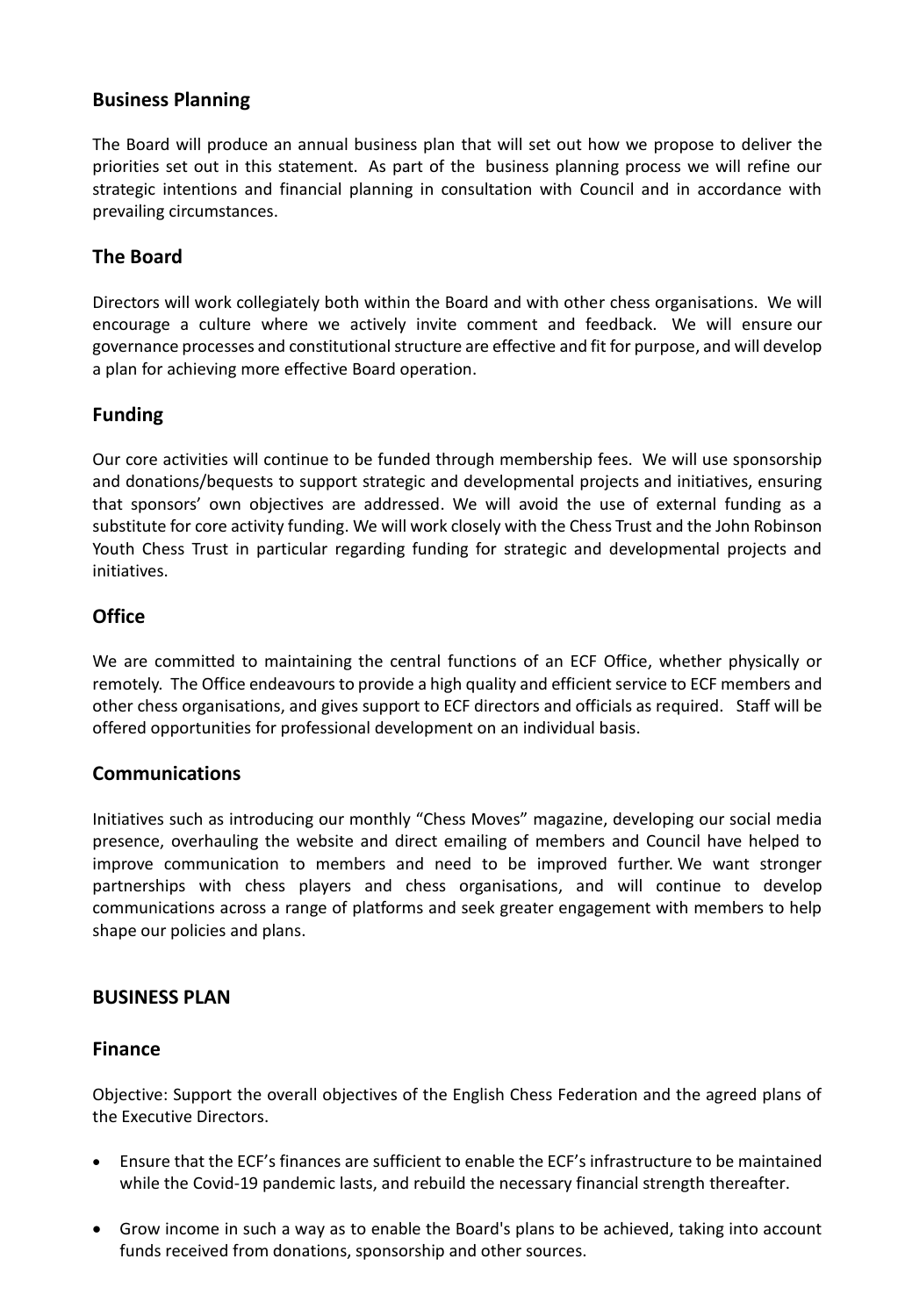- Use membership income to fund ongoing operational expenditure, using sponsorship, bequests and donations for new initiatives and developments.
- Develop and maintain a reserve of £100,000 over the five year planning cycle.
- Seek to achieve an annual break-even financial position over the five year planning cycle.
- Ensure that all finance activities are performed transparently, efficiently and effectively.
- Complete the transfer of all appropriate financial processes to our external bookkeepers.
- Continue to develop our use of Xero functionality.
- Ensure accounting records and accounts are maintained in an accurate and timely manner.
- Simplify the overall financial structure consolidating funds into the ECF and the Chess Trust. This will remove the requirements for the active use of the BCF, Chess Centre Ltd and the Permanent Invested Fund.
- Promote our direct debit facility for the membership scheme.
- Continue to improve the presentation of financial information to directors and to members.

### **Governance**

Objective: Ensure that the ECF's governance processes and constitutional structure are effective and fit for purpose.

- Continue to review compliance with most appropriate governance practice.
- Complete a detailed review of Board regulations.

#### **Junior**

Objective: Improve participation levels in and the profile of junior chess in England and reduce the current rate of attrition in the transition to adulthood.

- Continue to develop the ECF Chess Academy in partnership with our chosen partners as the development route of choice for our top juniors.
- Support the Chess Trust as it continues to develop its Accelerator Programme for our elite junior players and the John Robinson Youth Chess Trust in its support for the British Championships and a range of other junior initiatives.
- Develop and embed a national curriculum as a basis for a clear learning and development pathway.
- Encourage junior chess organisations' activities in England and promote the development of collaborative working.
- Understand why so many girls stop playing chess in school and put in place actions accordingly, liaising closely with the Director of Women's Chess and junior organisers.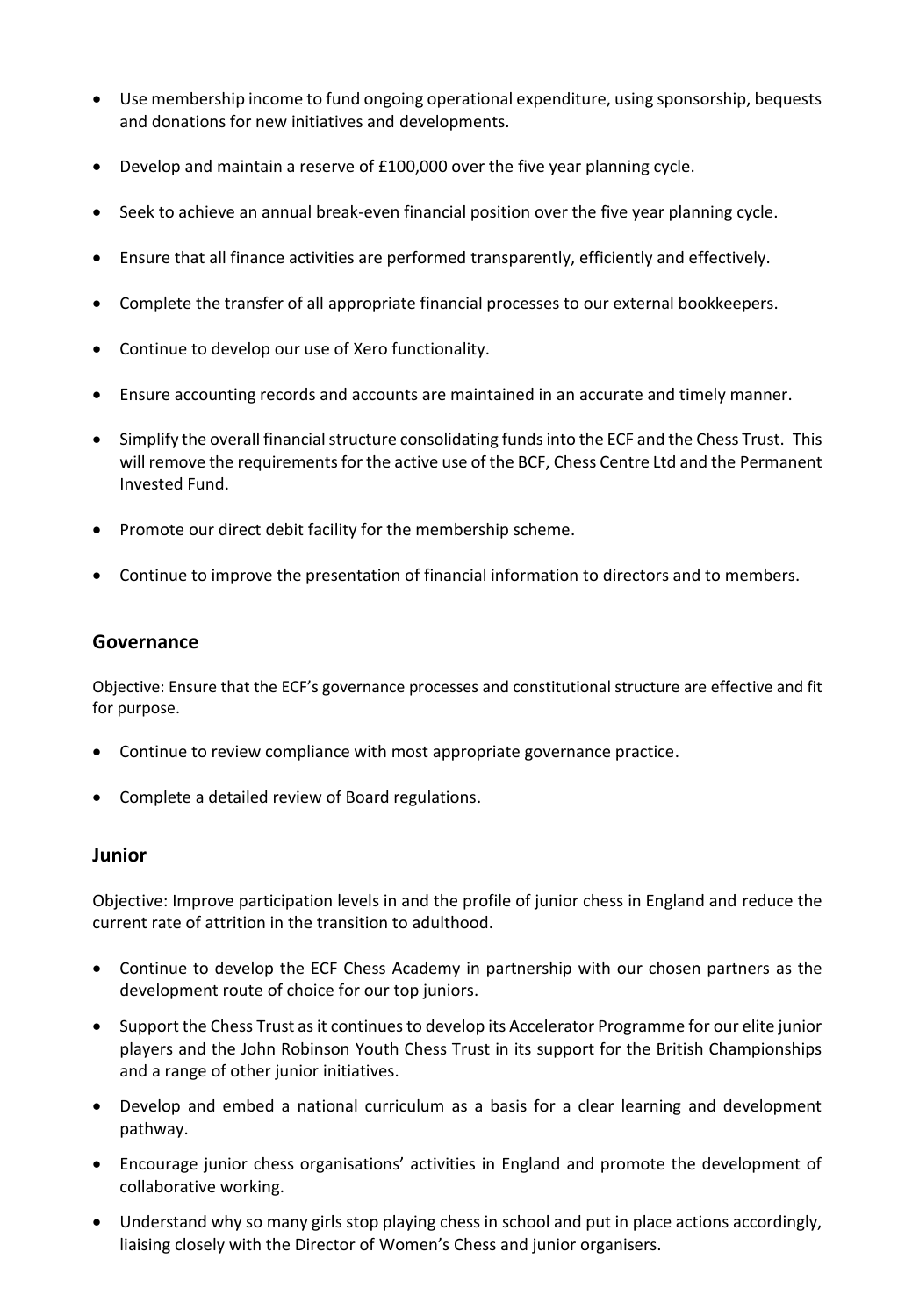• Identify and use sponsorship money to improve the quality of support to junior players.

Implement a national curriculum/syllabus.

- Develop competitive chess in schools with a particular emphasis on those pupils aged over 11.
- Develop chess playing opportunities that encourage girls to continue playing chess in adulthood.
- Encourage adult chess clubs and leagues to integrate, support and develop junior players.
- Review and improve junior financial management processes.
- Identify and work with top junior players to increase participation in non-ECF events, in particular FIDE-rated tournaments.
- Extend take-up of the Supporter category.

### **Women**

Objective: Work towards delivering our ambition to increase participation in chess among women of all standards to 15% of ECF membership (including ECF Supporters) within three years.

- Increase participation in the English Women's Championships.
- Work with independent organisers to increase female participation in non-ECF events and in particular FIDE rated events.
- Increase the profile of women's chess so that girls/teenagers/women have something to aspire to.
- Reach out to non-chess women's organisations to encourage female take-up of and participation in chess.
- Extend take-up of the Supporter category among girls and women.
- Implement the proposalsin the paper "Development of Women's Chess: Progress Plan" that was presented at the October 2020 Council meeting.

#### **Home**

Objective: Support the Board in its goal of increasing the perceived added value that the ECF provides to its members.

- Continue to run a programme of ECF national competitions including the British Chess Championships, the County Championships, the English Women's Championships, the English Seniors Championships and the UK Open Blitz Championships, with additional competitions added where there is sufficient demand from players.
- Relaunch the Grand Prix.
- Maintain and develop the national coaches register.
- Improve support to clubs (improve Club Finder functionality, implement a website facility for clubs without their own websites, provide advice/guidance modules on specific topics etc).
- Continue the development of and support for the ECF's LMS (League Management System) as a core system for club and league organisers who run over the board or online events.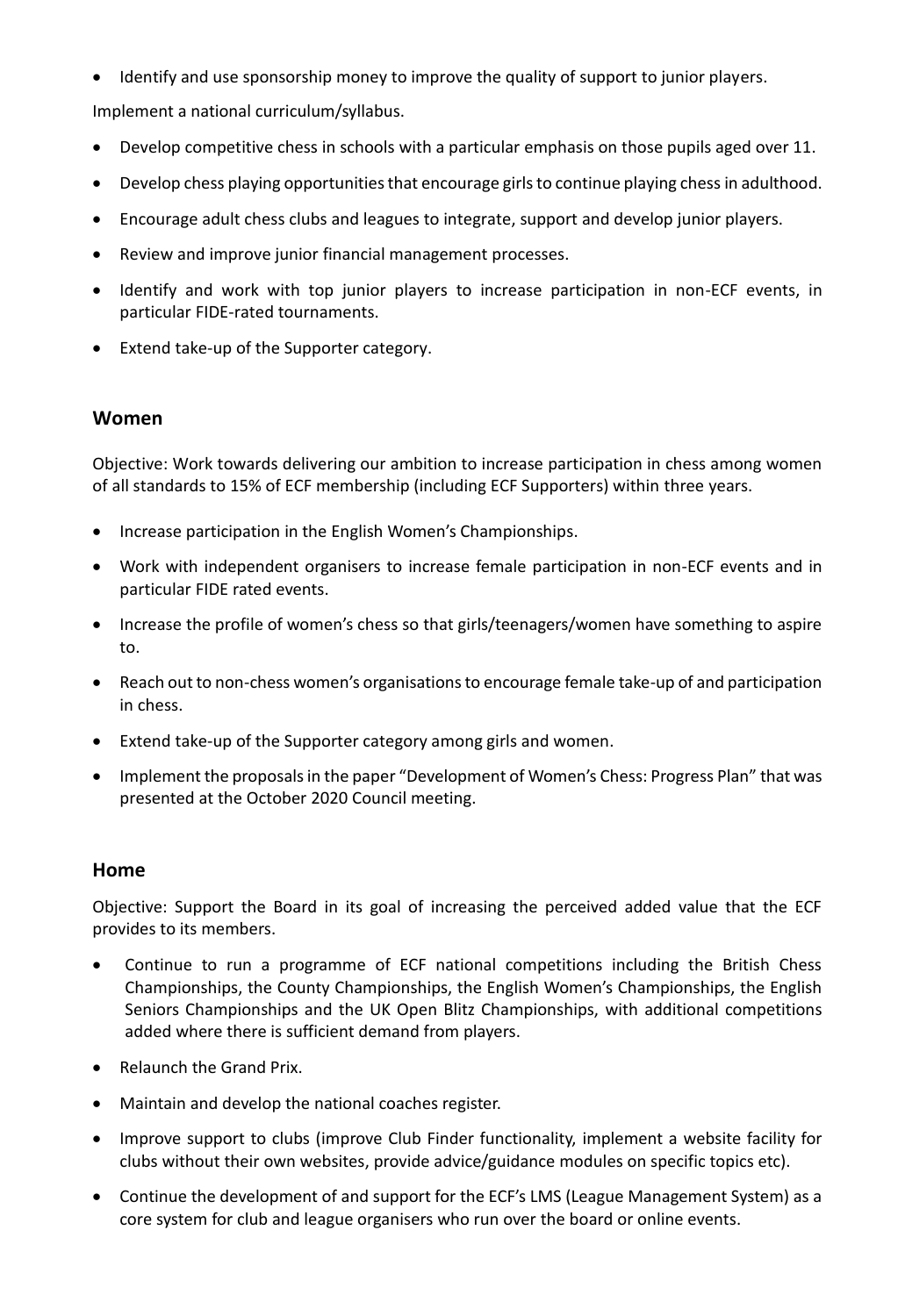- Continue the development of official ECF online chess events at national and international level, widening participation among junior, female and social players in particular.
- Support initiatives that encourage the return to OTB chess during and after the Covid-19 pandemic.
- Provide more effective support and advice to independent event organisers.
- Provide effective support, advice and training for new and existing arbiters.
- Maintain official anti-cheating procedures for ECF-organised events. Extend take-up of the Supporter category across the casual/social/online chess playing population.
- Increase use of social media.

### **Events**

Objective: Plan, manage and run the agreed programme of ECF national over the board events including British and English Championships, women's events and junior events to a consistent standard of delivery, building on best practice both nationally and internationally.

- Take overall responsibility for the operation of ECF events, working closely with event organisers.
- Ensure best practice approaches are deployed.
- Monitor and review how events have run and identify and address improvement opportunities.

# **Membership**

Objective: Oversee the operation and effectiveness of the membership system and ensure that it is maintained and improved as necessary.

- Extend special offers for ECF members with third party companies as a membership retention/acquisition initiative.
- Improve communication to and facilities for consultation with corporate and individual members.
- Improve the documentation of the requirements for the administration of membership and of the operation of the new system.
- Identify selling points which might make membership attractive to individuals who are not themselves competitive players.
- Continue to develop the main monthly rating system's functionality.
- Complete the Integration of the online rating system into the main monthly rating system.
- Review junior membership arrangements, including the effectiveness of our free first year membership offer, with a view to improving junior membership retention.
- Complete the move to a full membership organisation and review whether game fee and payto-play fees can be replaced with a flat fee per event approach.
- Promote our Supporter category.
- Review the arrangements for bulk membership renewals by corporate members following the abolition of the Membership Organisation scheme.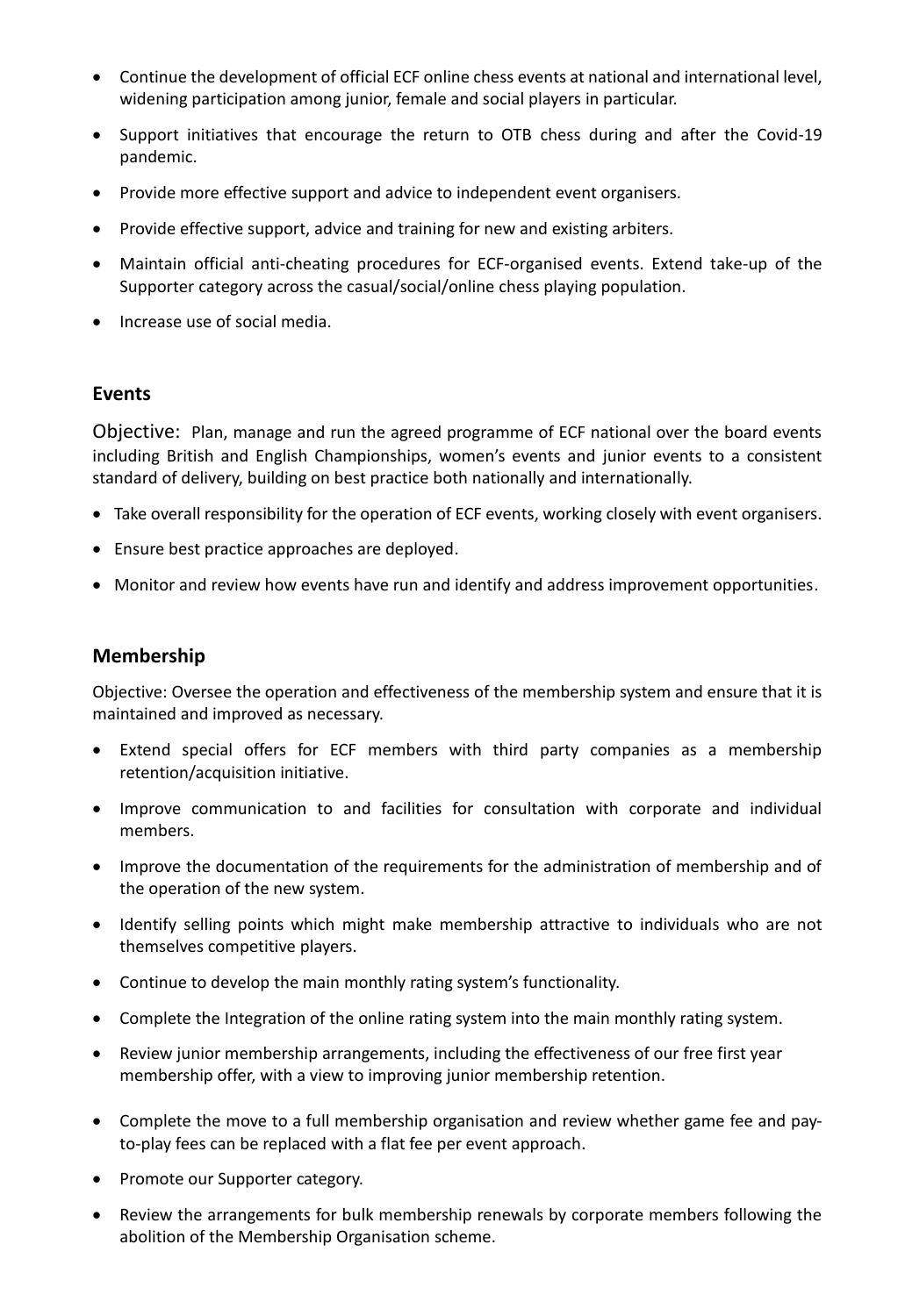• Promote the use of the ECF League Management System by affiliated leagues, and consider enhancements to the system, including those necessitated by its increasing use for online chess.

### **International**

Objective: Improve the performance of our international teams.

- Work with the Directors of Junior and Women's Chess to identify and nurture top talent.
- Identify and use sponsorship money to improve conditions, training etc for international players.
- Develop England's presence in online international events.
- Review how the ECF can better capture the views and insights of top players in England.
- Seek to foster an environment to support top chess players to maximise their potential while also developing a career outside chess.
- Funding permitting, organise more norm events for our players who have potential to reach GM/ WGM or IM/WIM level.
- Consider bidding for FIDE online events at youth level.

# **Online**

- Continue to develop and grow our ECF online members clubs with regular events on the major online platforms.
- Support and develop English online community clubs including junior and women's clubs and events.
- Continue to run online National Championships and competitions including the English Online Blitz, Rapid and Bullet Championships, the Online Counties Championships and related competitions, and the English Chess Marathons.
- Develop a programme of ECF online affiliated leagues and clubs to support non-ECF online events and allow these to be rated.
- Continue to develop the online rating system including integration of the rating process with the new monthly rating system and production of a combined listing showing OTB and online ratings along the lines of the USCF model.
- Organise and publicise participation of English teams in online international events.
- Promote daily chess at international level including participation in World and European online daily leagues.

# **Office**

Objective: Continue to provide a high quality service to stakeholders.

- Continue the development of the yearbook as an annual news digest.
- Continue the development of "Chess Moves" as the ECF's main communication vehicle to members.